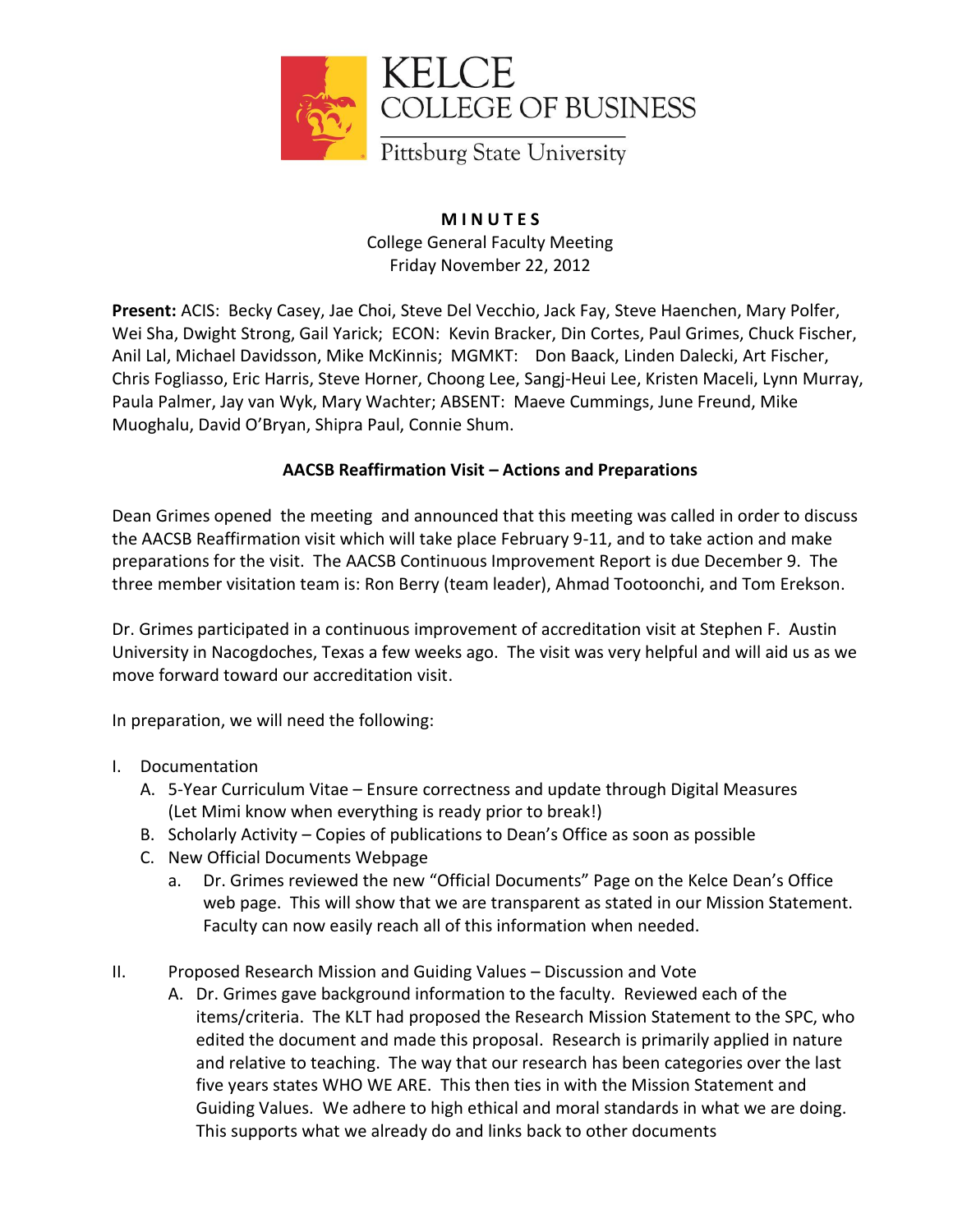- a. Discussion on proposal of Research Mission/Guiding Values:
	- i. Motion was made by Dr. Don Baack with Dr. Steve Del Vecchio seconding to accept the Research Mission and Guiding Values as presented.
	- ii. The floor was opened the floor for discussion.
	- iii. Vote: motion passed unanimously approved.
- III. Strategic Planning SWOT Analysis; Responses from last spring's faculty survey
	- A. Faculty were asked to review and forward additional thoughts to the Dean
		- a. Faculty survey was conducted in the spring semester and these results were distributed. Faculty are asked to review all of this information very carefully; look at what might be missing that doesn't show up and then provide that information to Dr. Grimes to add to the SWOT analysis. SPC will start with the SWOT document to begin the SPC process after our accreditation visit in the spring. We don't have time to act on this document before the visit.
	- B. SPC will begin formal discussion and proceedings in the spring
- IV. Status of Promotion and Tenure documents review update and plans
	- A. There is some confusion in the college about P&T documents. To give an historical account; Dr. Grimes previously requested that departments review their out-of-date documents which are merely re-statements of the college-wide document; clarification is needed concerning standards and level of performance for both promotion and tenure decisions; however, potential changes may occur at the university-level through the KNEA contract renegotiation. Given that both department-level and college-level documents must be consistent with the university procedures, we need to wait and see if any changes are forthcoming through the faculty contract bargaining process before we can make changes at the college/department levels. If any tenure-earning faculty are not comfortable with how they are being evaluated for promotion and tenure, they are asked to visit with their Chair and the Dean.
- V. Major Field Test Content Becky Casey
	- A. Ms. Casey discussed the 3 handouts on MFT. The major field test is used to close the loop on assurance of learning.
		- a. PSU/college can add up to 50 questions to the MFT to customize our own report.
		- b. Content areas align curriculum with this.
			- iv. Sample questions were provided for UG and grad level.
			- v. MFT has been administered in the COB for 20-25 years.
			- vi. We obtained a question by question analysis for our most recent MFT \$700
			- vii. Results have been captured by major since spring 2012 (can use with departmental assessment reports for PSU).
- VI. Mission Statement Cards note distinctive characteristics
	- A. The new Mission Statement cards were distributed to all faculty at the meeting. The card includes Mission Statement and Guiding Values for the Kelce College. Words underlined are buzz words for the Kelce College – what makes us distinctive.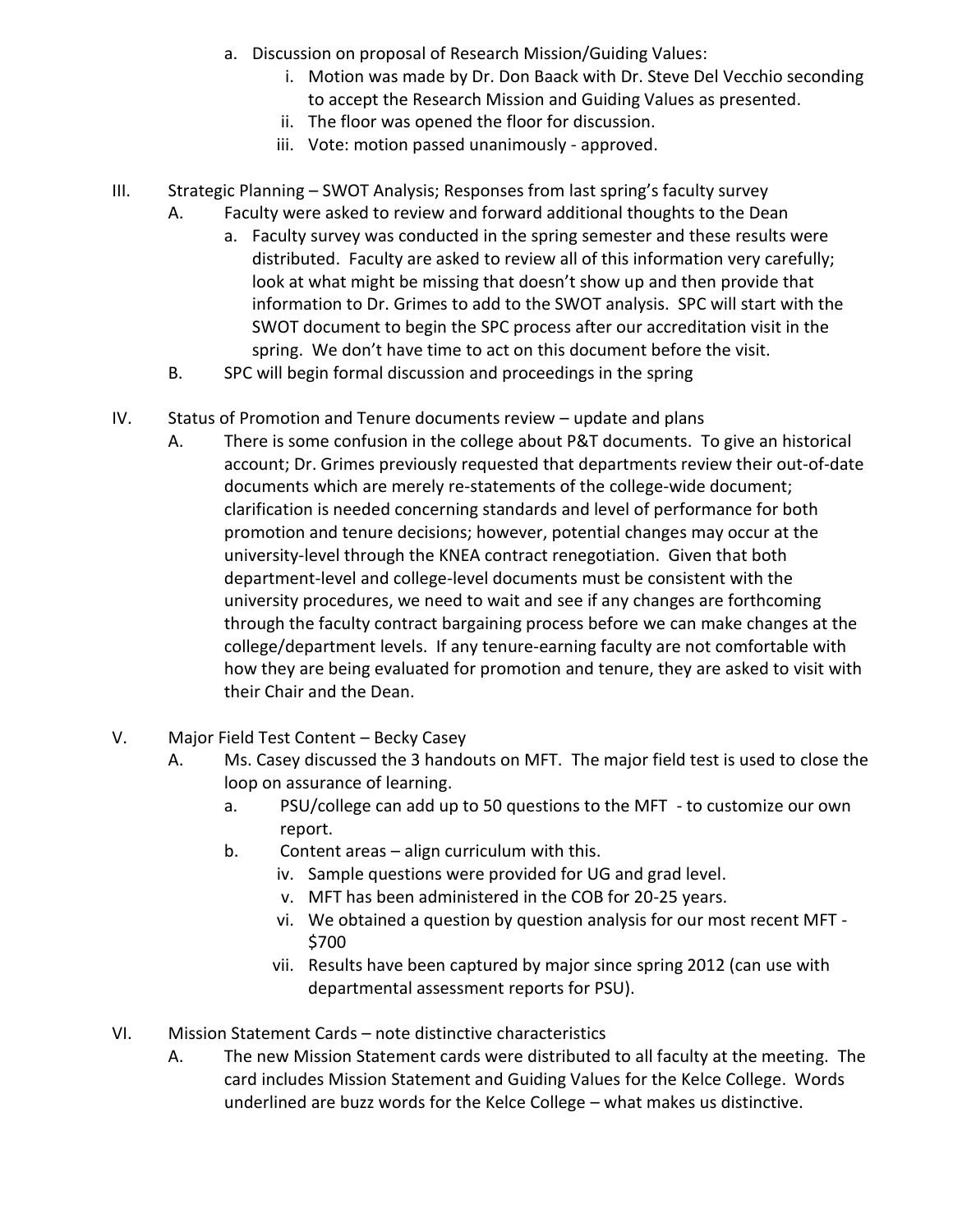- VII. AACSB Highlight Sheet review and keep handy!
	- A. Dr. Grimes prepared the highlight sheets for faculty to review and keep handy before the visit.
	- B. Things to remember: reviewed sheet
		- a. Faculty involvement Accreditation Maturity Model was utilized to make the decision to use the 2013 standards. Three areas of primary focus for the team are: Mission & Strategic Planning; Faculty Qualifications; AOL & Curriculum.
		- b. Distinctive Mission Statement elements: service area, student focused, diversity, affordable, high value, small classes.
		- c. Strategic Planning reviewed key facts.
		- d. Faculty Qualifications very importantly we need to make sure that we are all on-board with creating the new document that was approved at last spring's faculty meeting. Four categories were created for faculty qualifications. Convey to the team that we followed the 2013 standards in preparing these qualifications. Most faculty are in the SA/IP categories. Categorization will occur during annual faculty performance appraisal process by Department Chair/Dean. Youngman Summer Grant is an example of an incentive to maintain qualifications (other incentives include, travel, etc.)
		- e. AOL And Curriculum this process has been stream lined since last visit. Copy of the cycle is in the CIR Report and the AOL Report (page 34 of the CIR). Assessment activities are employed both directly and indirectly – faculty driven. LiveText proved to be too problematic and expensive for students – will need to figure out another process. There are many course revisions resulting from the AOL document (closing the loop). Continuing issues will be addressed in upcoming curriculum review which will be conducted comprehensively collegewide (e.g. communications classes). We can prove that we are good at closing the loop.
		- f. Impact of Scholarship Argument AACSB wants us to tell them what has our research/ scholarship actually done. We needed to have a quantitative measure; we have a lot of textbook publications in the KCOB which are widely adopted at aspirational institutions. This show that faculty are reaching our students as well as many other students who are using their textbooks. Citation Analysis was conducted – we can prove that our research is being read and cited by other scholars. The mix of scholarship is aligned with the mission – approximately 66% applied, 24% teaching, 10% basic.
		- g. Ongoing initiatives working on strengthening our branding and polishing our public relationships; create and foster public outreach partnerships to support regional economic development.
		- h. Bullet point examples of innovation (students & learning; operations), engagement and impact.
		- i. Everyone should have received a copy of the CIR sent via e-mail. All faculty are asked to review and send corrections, additions or deletions to document. Please give input to Dr. Grimes by the week after Thanksgiving.
		- j. Need to remember to use Kelce College Core (instead of CBK) when referring to curriculum.